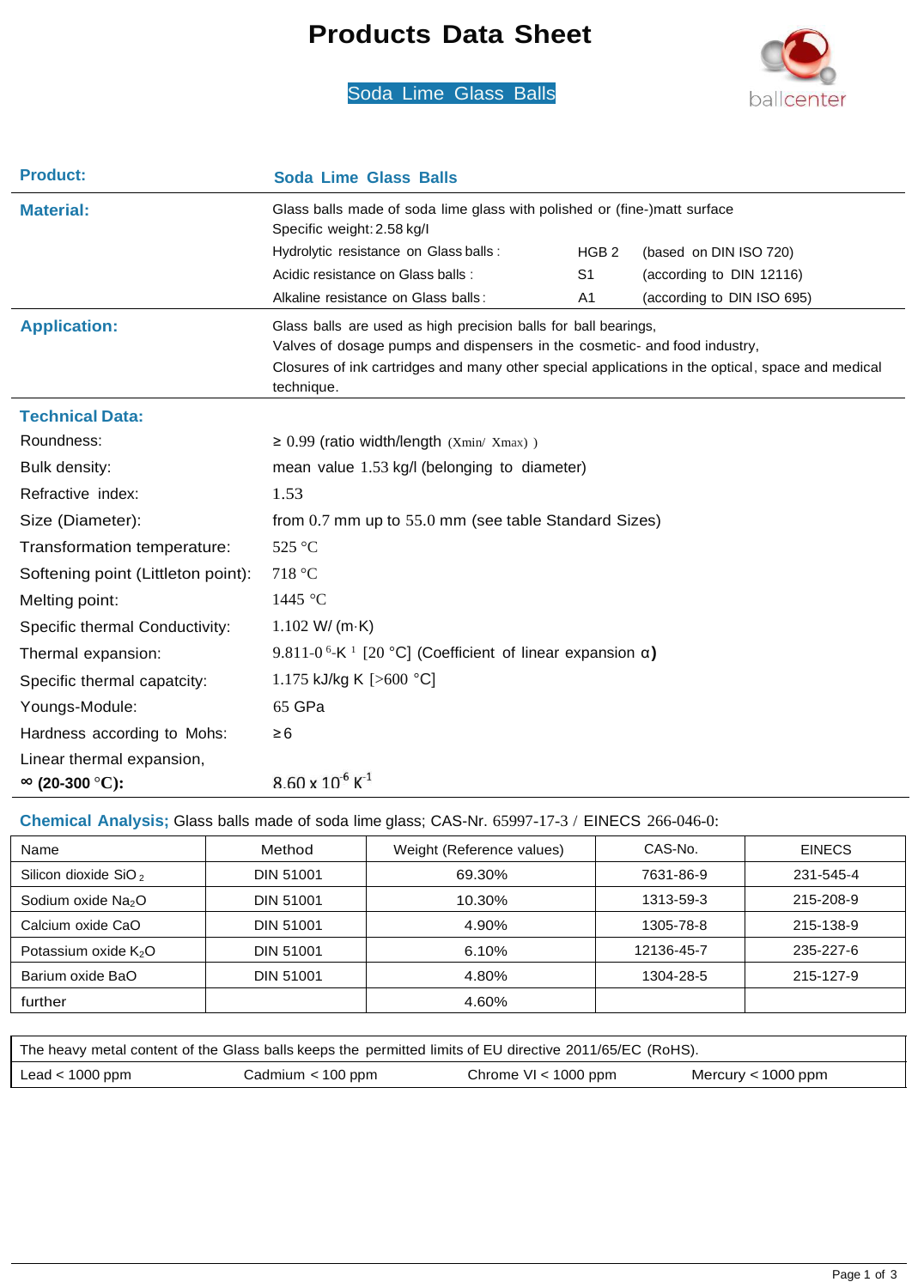# **Products Data Sheet**



### Soda Lime Glass Balls

### **Standard Sizes** (special diameters by request):

| $+/- 0.02$ mm<br>0.700 mm<br>$\leq 0.02$ mm<br>0.45g<br>2,227,236<br>polished<br>$+/- 0.02$ mm<br>$\leq 0.02$ mm<br>$0.800$ mm<br>polished<br>0.67 <sub>g</sub><br>1,492,074<br>$+/- 0.02$ mm<br>1.000 mm<br>763,942<br>polished<br>1.31 <sub>g</sub><br>$\leq 0.02$ mm<br>$+/- 0.02$ mm<br>$\leq 0.02$ mm<br>1.500 mm<br>4.42 $g$<br>polished<br>226,353<br>$+/- 0.02$ mm<br>1/16"<br>1.588 mm<br>$\leq 0.02$ mm<br>190,769<br>polished<br>5.24 g<br>$+/- 0.02$ mm<br>2.000 mm<br>$\leq 0.02$ mm<br>$10.47$ g<br>95,493<br>polished<br>$+/- 0.02$ mm<br>2.381 mm<br>3/32"<br>polished<br>17.67 g<br>56,596<br>$\leq 0.02$ mm<br>$+/- 0.02$ mm<br>48,892<br>2.500 mm<br>polished<br>$20.45$ g<br>$\leq 0.02$ mm<br>$+/- 0.02$ mm<br>38,812<br>2.700 mm<br>polished<br>25.76 g<br>$\leq 0.02$ mm<br>$+/- 0.02$ mm<br>35,557<br>2.780 mm<br>28.12 g<br>$\leq 0.02$ mm<br>polished<br>$+/- 0.02$ mm<br>28,294<br>3.000 mm<br>35.34 g<br>$\leq 0.02$ mm<br>polished<br>$+/- 0.02$ mm<br>23,869<br>3.175 mm<br>1/8"<br>polished<br>41.90 g<br>$\leq 0.02$ mm<br>$+/- 0.02$ mm<br>3.400 mm<br>19,437<br>$\leq 0.02$ mm<br>polished<br>51.45 g<br>$+/- 0.02$ mm<br>3.500 mm<br>polished<br>56.12 g<br>17,818<br>$\leq 0.02$ mm<br>5/32"<br>$+/- 0.02$ mm<br>12,218<br>3.969 mm<br>$\leq 0.02$ mm<br>81.84 g<br>polished<br>$+/- 0.02$ mm<br>11,937<br>4.000 mm<br>83.78 g<br>$\leq 0.02$ mm<br>polished<br>$+/- 0.02$ mm<br>8,383<br>polished<br>119.28 g<br>4.500 mm<br>$\leq 0.02$ mm<br>$+/- 0.02$ mm<br>4.762 mm<br>3/16"<br>141.35 g<br>7,074<br>$\leq 0.02$ mm<br>polished<br>$+/- 0.02$ mm<br>6,112<br>5.000 mm<br>polished<br>163.63 g<br>$\leq 0.02$ mm<br>$+/- 0.02$ mm<br>4,592<br>5.500 mm<br>polished<br>217.79 g<br>$\leq 0.02$ mm<br>$+/- 0.02$ mm<br>4,454<br>5.556 mm<br>7/32"<br>224.51 g<br>$\leq 0.02$ mm<br>polished<br>$+/- 0.02$ mm<br>3,915<br>polished<br>255.40 g<br>5.800 mm<br>$\leq 0.02$ mm<br>$+/- 0.02$ mm<br>3,537<br>6.000 mm<br>polished<br>$\leq 0.02$ mm<br>282.74 g<br>1/4"<br>6.350 mm<br>$+/- 0.02$ mm<br>335.17 g<br>2,984<br>$\leq 0.02$ mm<br>polished<br>$+/- 0.02$ mm<br>6.500 mm<br>359.48 g<br>2,782<br>$\leq 0.02$ mm<br>polished<br>$+/- 0.02$ mm<br>2,487<br>6.747 mm<br>17/64"<br>$\leq 0.02$ mm<br>polished<br>402.04 g<br>$+/- 0.02$ mm<br>7.000 mm<br>448.99 g<br>2,227<br>$\leq 0.02$ mm<br>polished<br>$+/- 0.02$ mm<br>2,095<br>7.144 mm<br>9/32"<br>polished<br>477.27 g<br>$\leq 0.02$ mm<br>$+/- 0.02$ mm<br>1,811<br>polished<br>552.23 g<br>7.500 mm<br>$\leq 0.02$ mm<br>$+/- 0.02$ mm<br>5/16"<br>654.75 g<br>7.938 mm<br>$\leq 0.02$ mm<br>1,527<br>polished<br>$+/- 0.02$ mm<br>1,492<br>8.000 mm<br>$\leq 0.02$ mm<br>(fine-)matt<br>670.21 g<br>$+/- 0.02$ mm<br>803.89 g<br>1,244<br>8.500 mm<br>$\leq 0.02$ mm<br>(fine-)matt<br>$+/- 0.02$ mm<br>871.23 g<br>1,148<br>8.731 mm<br>11/32"<br>(fine-)matt<br>$\leq 0.02$ mm<br>$+/- 0.02$ mm<br>1,048<br>9.000 mm<br>(fine-)matt<br>954.26 g<br>$\leq 0.02$ mm<br>$+/- 0.02$ mm<br>3/8"<br>884<br>9.525 mm<br>(fine-)matt<br>1131.19 g<br>$\leq 0.02$ mm<br>$+/- 0.02$ mm<br>(fine-)matt<br>764<br>10.000 mm<br>$\leq 0.02$ mm<br>1309.00 g<br>$+/- 0.02$ mm<br>13/32"<br>695<br>10.319mm<br>(fine-)matt<br>1438.31 g<br>$\leq 0.02$ mm<br>$+/- 0.02$ mm<br>660<br>10.500 mm<br>(fine-)matt<br>1515.33 g<br>$\leq 0.02$ mm<br>$+/- 0.02$ mm<br>574<br>11.000 mm<br>(fine-)matt<br>1742.28 g<br>$\leq 0.02$ mm<br>$+/- 0.02$ mm<br>14/32"<br>1796.04 g<br>11.112 mm<br>$\leq 0.02$ mm<br>(fine-)matt<br>557<br>$+/- 0.02$ mm<br>11.906 mm<br>(fine-)matt<br>453<br>15/32"<br>2209.21 g<br>$\leq 0.02$ mm<br>$+/- 0.02$ mm<br>442<br>12.000 mm<br>(fine-)matt<br>2261.95 g<br>$\leq 0.02$ mm<br>$+/- 0.02$ mm<br>2437.66 g<br>12.303 mm<br>31/64"<br>$\leq 0.02$ mm<br>410<br>(fine-)matt<br>$+/- 0.02$ mm<br>2556.64 g<br>12.500 mm<br>$\leq 0.02$ mm<br>(fine-)matt<br>391<br>$+/- 0.02$ mm<br>1/2"<br>2681.33 g<br>12.700 mm<br>$\leq 0.02$ mm<br>373<br>(fine-)matt<br>$+/- 0.02$ mm<br>13.000mm<br>2875.87 g<br>$\leq 0.02$ mm<br>348<br>(fine-)matt<br>$+/- 0.02$ mm<br>3216.34 g<br>13.494 mm<br>17/32"<br>$\leq 0.02$ mm<br>311<br>(fine-)matt<br>$+/- 0.02$ mm<br>14.000 mm<br>3591.90 g<br>$\leq 0.02$ mm<br>(fine-)matt<br>278 | Diameter*) | Tolerance**) | Roundness** | <b>Surface</b> | Weight per 1000<br>pieces | Amount (pieces per kg) |
|-------------------------------------------------------------------------------------------------------------------------------------------------------------------------------------------------------------------------------------------------------------------------------------------------------------------------------------------------------------------------------------------------------------------------------------------------------------------------------------------------------------------------------------------------------------------------------------------------------------------------------------------------------------------------------------------------------------------------------------------------------------------------------------------------------------------------------------------------------------------------------------------------------------------------------------------------------------------------------------------------------------------------------------------------------------------------------------------------------------------------------------------------------------------------------------------------------------------------------------------------------------------------------------------------------------------------------------------------------------------------------------------------------------------------------------------------------------------------------------------------------------------------------------------------------------------------------------------------------------------------------------------------------------------------------------------------------------------------------------------------------------------------------------------------------------------------------------------------------------------------------------------------------------------------------------------------------------------------------------------------------------------------------------------------------------------------------------------------------------------------------------------------------------------------------------------------------------------------------------------------------------------------------------------------------------------------------------------------------------------------------------------------------------------------------------------------------------------------------------------------------------------------------------------------------------------------------------------------------------------------------------------------------------------------------------------------------------------------------------------------------------------------------------------------------------------------------------------------------------------------------------------------------------------------------------------------------------------------------------------------------------------------------------------------------------------------------------------------------------------------------------------------------------------------------------------------------------------------------------------------------------------------------------------------------------------------------------------------------------------------------------------------------------------------------------------------------------------------------------------------------------------------------------------------------------------------------------------------------------------------------------------------------------------------------------------------------------------------------------------------------------------------------------------------------------------------------------------------------------------------------------------------------------------------------------------------------------------------------------------------------------------------------------------------------------------------------------------------------------------------------------------------------------------------------------------------------------------------------------------------------|------------|--------------|-------------|----------------|---------------------------|------------------------|
|                                                                                                                                                                                                                                                                                                                                                                                                                                                                                                                                                                                                                                                                                                                                                                                                                                                                                                                                                                                                                                                                                                                                                                                                                                                                                                                                                                                                                                                                                                                                                                                                                                                                                                                                                                                                                                                                                                                                                                                                                                                                                                                                                                                                                                                                                                                                                                                                                                                                                                                                                                                                                                                                                                                                                                                                                                                                                                                                                                                                                                                                                                                                                                                                                                                                                                                                                                                                                                                                                                                                                                                                                                                                                                                                                                                                                                                                                                                                                                                                                                                                                                                                                                                                                                                       |            |              |             |                |                           |                        |
|                                                                                                                                                                                                                                                                                                                                                                                                                                                                                                                                                                                                                                                                                                                                                                                                                                                                                                                                                                                                                                                                                                                                                                                                                                                                                                                                                                                                                                                                                                                                                                                                                                                                                                                                                                                                                                                                                                                                                                                                                                                                                                                                                                                                                                                                                                                                                                                                                                                                                                                                                                                                                                                                                                                                                                                                                                                                                                                                                                                                                                                                                                                                                                                                                                                                                                                                                                                                                                                                                                                                                                                                                                                                                                                                                                                                                                                                                                                                                                                                                                                                                                                                                                                                                                                       |            |              |             |                |                           |                        |
|                                                                                                                                                                                                                                                                                                                                                                                                                                                                                                                                                                                                                                                                                                                                                                                                                                                                                                                                                                                                                                                                                                                                                                                                                                                                                                                                                                                                                                                                                                                                                                                                                                                                                                                                                                                                                                                                                                                                                                                                                                                                                                                                                                                                                                                                                                                                                                                                                                                                                                                                                                                                                                                                                                                                                                                                                                                                                                                                                                                                                                                                                                                                                                                                                                                                                                                                                                                                                                                                                                                                                                                                                                                                                                                                                                                                                                                                                                                                                                                                                                                                                                                                                                                                                                                       |            |              |             |                |                           |                        |
|                                                                                                                                                                                                                                                                                                                                                                                                                                                                                                                                                                                                                                                                                                                                                                                                                                                                                                                                                                                                                                                                                                                                                                                                                                                                                                                                                                                                                                                                                                                                                                                                                                                                                                                                                                                                                                                                                                                                                                                                                                                                                                                                                                                                                                                                                                                                                                                                                                                                                                                                                                                                                                                                                                                                                                                                                                                                                                                                                                                                                                                                                                                                                                                                                                                                                                                                                                                                                                                                                                                                                                                                                                                                                                                                                                                                                                                                                                                                                                                                                                                                                                                                                                                                                                                       |            |              |             |                |                           |                        |
|                                                                                                                                                                                                                                                                                                                                                                                                                                                                                                                                                                                                                                                                                                                                                                                                                                                                                                                                                                                                                                                                                                                                                                                                                                                                                                                                                                                                                                                                                                                                                                                                                                                                                                                                                                                                                                                                                                                                                                                                                                                                                                                                                                                                                                                                                                                                                                                                                                                                                                                                                                                                                                                                                                                                                                                                                                                                                                                                                                                                                                                                                                                                                                                                                                                                                                                                                                                                                                                                                                                                                                                                                                                                                                                                                                                                                                                                                                                                                                                                                                                                                                                                                                                                                                                       |            |              |             |                |                           |                        |
|                                                                                                                                                                                                                                                                                                                                                                                                                                                                                                                                                                                                                                                                                                                                                                                                                                                                                                                                                                                                                                                                                                                                                                                                                                                                                                                                                                                                                                                                                                                                                                                                                                                                                                                                                                                                                                                                                                                                                                                                                                                                                                                                                                                                                                                                                                                                                                                                                                                                                                                                                                                                                                                                                                                                                                                                                                                                                                                                                                                                                                                                                                                                                                                                                                                                                                                                                                                                                                                                                                                                                                                                                                                                                                                                                                                                                                                                                                                                                                                                                                                                                                                                                                                                                                                       |            |              |             |                |                           |                        |
|                                                                                                                                                                                                                                                                                                                                                                                                                                                                                                                                                                                                                                                                                                                                                                                                                                                                                                                                                                                                                                                                                                                                                                                                                                                                                                                                                                                                                                                                                                                                                                                                                                                                                                                                                                                                                                                                                                                                                                                                                                                                                                                                                                                                                                                                                                                                                                                                                                                                                                                                                                                                                                                                                                                                                                                                                                                                                                                                                                                                                                                                                                                                                                                                                                                                                                                                                                                                                                                                                                                                                                                                                                                                                                                                                                                                                                                                                                                                                                                                                                                                                                                                                                                                                                                       |            |              |             |                |                           |                        |
|                                                                                                                                                                                                                                                                                                                                                                                                                                                                                                                                                                                                                                                                                                                                                                                                                                                                                                                                                                                                                                                                                                                                                                                                                                                                                                                                                                                                                                                                                                                                                                                                                                                                                                                                                                                                                                                                                                                                                                                                                                                                                                                                                                                                                                                                                                                                                                                                                                                                                                                                                                                                                                                                                                                                                                                                                                                                                                                                                                                                                                                                                                                                                                                                                                                                                                                                                                                                                                                                                                                                                                                                                                                                                                                                                                                                                                                                                                                                                                                                                                                                                                                                                                                                                                                       |            |              |             |                |                           |                        |
|                                                                                                                                                                                                                                                                                                                                                                                                                                                                                                                                                                                                                                                                                                                                                                                                                                                                                                                                                                                                                                                                                                                                                                                                                                                                                                                                                                                                                                                                                                                                                                                                                                                                                                                                                                                                                                                                                                                                                                                                                                                                                                                                                                                                                                                                                                                                                                                                                                                                                                                                                                                                                                                                                                                                                                                                                                                                                                                                                                                                                                                                                                                                                                                                                                                                                                                                                                                                                                                                                                                                                                                                                                                                                                                                                                                                                                                                                                                                                                                                                                                                                                                                                                                                                                                       |            |              |             |                |                           |                        |
|                                                                                                                                                                                                                                                                                                                                                                                                                                                                                                                                                                                                                                                                                                                                                                                                                                                                                                                                                                                                                                                                                                                                                                                                                                                                                                                                                                                                                                                                                                                                                                                                                                                                                                                                                                                                                                                                                                                                                                                                                                                                                                                                                                                                                                                                                                                                                                                                                                                                                                                                                                                                                                                                                                                                                                                                                                                                                                                                                                                                                                                                                                                                                                                                                                                                                                                                                                                                                                                                                                                                                                                                                                                                                                                                                                                                                                                                                                                                                                                                                                                                                                                                                                                                                                                       |            |              |             |                |                           |                        |
|                                                                                                                                                                                                                                                                                                                                                                                                                                                                                                                                                                                                                                                                                                                                                                                                                                                                                                                                                                                                                                                                                                                                                                                                                                                                                                                                                                                                                                                                                                                                                                                                                                                                                                                                                                                                                                                                                                                                                                                                                                                                                                                                                                                                                                                                                                                                                                                                                                                                                                                                                                                                                                                                                                                                                                                                                                                                                                                                                                                                                                                                                                                                                                                                                                                                                                                                                                                                                                                                                                                                                                                                                                                                                                                                                                                                                                                                                                                                                                                                                                                                                                                                                                                                                                                       |            |              |             |                |                           |                        |
|                                                                                                                                                                                                                                                                                                                                                                                                                                                                                                                                                                                                                                                                                                                                                                                                                                                                                                                                                                                                                                                                                                                                                                                                                                                                                                                                                                                                                                                                                                                                                                                                                                                                                                                                                                                                                                                                                                                                                                                                                                                                                                                                                                                                                                                                                                                                                                                                                                                                                                                                                                                                                                                                                                                                                                                                                                                                                                                                                                                                                                                                                                                                                                                                                                                                                                                                                                                                                                                                                                                                                                                                                                                                                                                                                                                                                                                                                                                                                                                                                                                                                                                                                                                                                                                       |            |              |             |                |                           |                        |
|                                                                                                                                                                                                                                                                                                                                                                                                                                                                                                                                                                                                                                                                                                                                                                                                                                                                                                                                                                                                                                                                                                                                                                                                                                                                                                                                                                                                                                                                                                                                                                                                                                                                                                                                                                                                                                                                                                                                                                                                                                                                                                                                                                                                                                                                                                                                                                                                                                                                                                                                                                                                                                                                                                                                                                                                                                                                                                                                                                                                                                                                                                                                                                                                                                                                                                                                                                                                                                                                                                                                                                                                                                                                                                                                                                                                                                                                                                                                                                                                                                                                                                                                                                                                                                                       |            |              |             |                |                           |                        |
|                                                                                                                                                                                                                                                                                                                                                                                                                                                                                                                                                                                                                                                                                                                                                                                                                                                                                                                                                                                                                                                                                                                                                                                                                                                                                                                                                                                                                                                                                                                                                                                                                                                                                                                                                                                                                                                                                                                                                                                                                                                                                                                                                                                                                                                                                                                                                                                                                                                                                                                                                                                                                                                                                                                                                                                                                                                                                                                                                                                                                                                                                                                                                                                                                                                                                                                                                                                                                                                                                                                                                                                                                                                                                                                                                                                                                                                                                                                                                                                                                                                                                                                                                                                                                                                       |            |              |             |                |                           |                        |
|                                                                                                                                                                                                                                                                                                                                                                                                                                                                                                                                                                                                                                                                                                                                                                                                                                                                                                                                                                                                                                                                                                                                                                                                                                                                                                                                                                                                                                                                                                                                                                                                                                                                                                                                                                                                                                                                                                                                                                                                                                                                                                                                                                                                                                                                                                                                                                                                                                                                                                                                                                                                                                                                                                                                                                                                                                                                                                                                                                                                                                                                                                                                                                                                                                                                                                                                                                                                                                                                                                                                                                                                                                                                                                                                                                                                                                                                                                                                                                                                                                                                                                                                                                                                                                                       |            |              |             |                |                           |                        |
|                                                                                                                                                                                                                                                                                                                                                                                                                                                                                                                                                                                                                                                                                                                                                                                                                                                                                                                                                                                                                                                                                                                                                                                                                                                                                                                                                                                                                                                                                                                                                                                                                                                                                                                                                                                                                                                                                                                                                                                                                                                                                                                                                                                                                                                                                                                                                                                                                                                                                                                                                                                                                                                                                                                                                                                                                                                                                                                                                                                                                                                                                                                                                                                                                                                                                                                                                                                                                                                                                                                                                                                                                                                                                                                                                                                                                                                                                                                                                                                                                                                                                                                                                                                                                                                       |            |              |             |                |                           |                        |
|                                                                                                                                                                                                                                                                                                                                                                                                                                                                                                                                                                                                                                                                                                                                                                                                                                                                                                                                                                                                                                                                                                                                                                                                                                                                                                                                                                                                                                                                                                                                                                                                                                                                                                                                                                                                                                                                                                                                                                                                                                                                                                                                                                                                                                                                                                                                                                                                                                                                                                                                                                                                                                                                                                                                                                                                                                                                                                                                                                                                                                                                                                                                                                                                                                                                                                                                                                                                                                                                                                                                                                                                                                                                                                                                                                                                                                                                                                                                                                                                                                                                                                                                                                                                                                                       |            |              |             |                |                           |                        |
|                                                                                                                                                                                                                                                                                                                                                                                                                                                                                                                                                                                                                                                                                                                                                                                                                                                                                                                                                                                                                                                                                                                                                                                                                                                                                                                                                                                                                                                                                                                                                                                                                                                                                                                                                                                                                                                                                                                                                                                                                                                                                                                                                                                                                                                                                                                                                                                                                                                                                                                                                                                                                                                                                                                                                                                                                                                                                                                                                                                                                                                                                                                                                                                                                                                                                                                                                                                                                                                                                                                                                                                                                                                                                                                                                                                                                                                                                                                                                                                                                                                                                                                                                                                                                                                       |            |              |             |                |                           |                        |
|                                                                                                                                                                                                                                                                                                                                                                                                                                                                                                                                                                                                                                                                                                                                                                                                                                                                                                                                                                                                                                                                                                                                                                                                                                                                                                                                                                                                                                                                                                                                                                                                                                                                                                                                                                                                                                                                                                                                                                                                                                                                                                                                                                                                                                                                                                                                                                                                                                                                                                                                                                                                                                                                                                                                                                                                                                                                                                                                                                                                                                                                                                                                                                                                                                                                                                                                                                                                                                                                                                                                                                                                                                                                                                                                                                                                                                                                                                                                                                                                                                                                                                                                                                                                                                                       |            |              |             |                |                           |                        |
|                                                                                                                                                                                                                                                                                                                                                                                                                                                                                                                                                                                                                                                                                                                                                                                                                                                                                                                                                                                                                                                                                                                                                                                                                                                                                                                                                                                                                                                                                                                                                                                                                                                                                                                                                                                                                                                                                                                                                                                                                                                                                                                                                                                                                                                                                                                                                                                                                                                                                                                                                                                                                                                                                                                                                                                                                                                                                                                                                                                                                                                                                                                                                                                                                                                                                                                                                                                                                                                                                                                                                                                                                                                                                                                                                                                                                                                                                                                                                                                                                                                                                                                                                                                                                                                       |            |              |             |                |                           |                        |
|                                                                                                                                                                                                                                                                                                                                                                                                                                                                                                                                                                                                                                                                                                                                                                                                                                                                                                                                                                                                                                                                                                                                                                                                                                                                                                                                                                                                                                                                                                                                                                                                                                                                                                                                                                                                                                                                                                                                                                                                                                                                                                                                                                                                                                                                                                                                                                                                                                                                                                                                                                                                                                                                                                                                                                                                                                                                                                                                                                                                                                                                                                                                                                                                                                                                                                                                                                                                                                                                                                                                                                                                                                                                                                                                                                                                                                                                                                                                                                                                                                                                                                                                                                                                                                                       |            |              |             |                |                           |                        |
|                                                                                                                                                                                                                                                                                                                                                                                                                                                                                                                                                                                                                                                                                                                                                                                                                                                                                                                                                                                                                                                                                                                                                                                                                                                                                                                                                                                                                                                                                                                                                                                                                                                                                                                                                                                                                                                                                                                                                                                                                                                                                                                                                                                                                                                                                                                                                                                                                                                                                                                                                                                                                                                                                                                                                                                                                                                                                                                                                                                                                                                                                                                                                                                                                                                                                                                                                                                                                                                                                                                                                                                                                                                                                                                                                                                                                                                                                                                                                                                                                                                                                                                                                                                                                                                       |            |              |             |                |                           |                        |
|                                                                                                                                                                                                                                                                                                                                                                                                                                                                                                                                                                                                                                                                                                                                                                                                                                                                                                                                                                                                                                                                                                                                                                                                                                                                                                                                                                                                                                                                                                                                                                                                                                                                                                                                                                                                                                                                                                                                                                                                                                                                                                                                                                                                                                                                                                                                                                                                                                                                                                                                                                                                                                                                                                                                                                                                                                                                                                                                                                                                                                                                                                                                                                                                                                                                                                                                                                                                                                                                                                                                                                                                                                                                                                                                                                                                                                                                                                                                                                                                                                                                                                                                                                                                                                                       |            |              |             |                |                           |                        |
|                                                                                                                                                                                                                                                                                                                                                                                                                                                                                                                                                                                                                                                                                                                                                                                                                                                                                                                                                                                                                                                                                                                                                                                                                                                                                                                                                                                                                                                                                                                                                                                                                                                                                                                                                                                                                                                                                                                                                                                                                                                                                                                                                                                                                                                                                                                                                                                                                                                                                                                                                                                                                                                                                                                                                                                                                                                                                                                                                                                                                                                                                                                                                                                                                                                                                                                                                                                                                                                                                                                                                                                                                                                                                                                                                                                                                                                                                                                                                                                                                                                                                                                                                                                                                                                       |            |              |             |                |                           |                        |
|                                                                                                                                                                                                                                                                                                                                                                                                                                                                                                                                                                                                                                                                                                                                                                                                                                                                                                                                                                                                                                                                                                                                                                                                                                                                                                                                                                                                                                                                                                                                                                                                                                                                                                                                                                                                                                                                                                                                                                                                                                                                                                                                                                                                                                                                                                                                                                                                                                                                                                                                                                                                                                                                                                                                                                                                                                                                                                                                                                                                                                                                                                                                                                                                                                                                                                                                                                                                                                                                                                                                                                                                                                                                                                                                                                                                                                                                                                                                                                                                                                                                                                                                                                                                                                                       |            |              |             |                |                           |                        |
|                                                                                                                                                                                                                                                                                                                                                                                                                                                                                                                                                                                                                                                                                                                                                                                                                                                                                                                                                                                                                                                                                                                                                                                                                                                                                                                                                                                                                                                                                                                                                                                                                                                                                                                                                                                                                                                                                                                                                                                                                                                                                                                                                                                                                                                                                                                                                                                                                                                                                                                                                                                                                                                                                                                                                                                                                                                                                                                                                                                                                                                                                                                                                                                                                                                                                                                                                                                                                                                                                                                                                                                                                                                                                                                                                                                                                                                                                                                                                                                                                                                                                                                                                                                                                                                       |            |              |             |                |                           |                        |
|                                                                                                                                                                                                                                                                                                                                                                                                                                                                                                                                                                                                                                                                                                                                                                                                                                                                                                                                                                                                                                                                                                                                                                                                                                                                                                                                                                                                                                                                                                                                                                                                                                                                                                                                                                                                                                                                                                                                                                                                                                                                                                                                                                                                                                                                                                                                                                                                                                                                                                                                                                                                                                                                                                                                                                                                                                                                                                                                                                                                                                                                                                                                                                                                                                                                                                                                                                                                                                                                                                                                                                                                                                                                                                                                                                                                                                                                                                                                                                                                                                                                                                                                                                                                                                                       |            |              |             |                |                           |                        |
|                                                                                                                                                                                                                                                                                                                                                                                                                                                                                                                                                                                                                                                                                                                                                                                                                                                                                                                                                                                                                                                                                                                                                                                                                                                                                                                                                                                                                                                                                                                                                                                                                                                                                                                                                                                                                                                                                                                                                                                                                                                                                                                                                                                                                                                                                                                                                                                                                                                                                                                                                                                                                                                                                                                                                                                                                                                                                                                                                                                                                                                                                                                                                                                                                                                                                                                                                                                                                                                                                                                                                                                                                                                                                                                                                                                                                                                                                                                                                                                                                                                                                                                                                                                                                                                       |            |              |             |                |                           |                        |
|                                                                                                                                                                                                                                                                                                                                                                                                                                                                                                                                                                                                                                                                                                                                                                                                                                                                                                                                                                                                                                                                                                                                                                                                                                                                                                                                                                                                                                                                                                                                                                                                                                                                                                                                                                                                                                                                                                                                                                                                                                                                                                                                                                                                                                                                                                                                                                                                                                                                                                                                                                                                                                                                                                                                                                                                                                                                                                                                                                                                                                                                                                                                                                                                                                                                                                                                                                                                                                                                                                                                                                                                                                                                                                                                                                                                                                                                                                                                                                                                                                                                                                                                                                                                                                                       |            |              |             |                |                           |                        |
|                                                                                                                                                                                                                                                                                                                                                                                                                                                                                                                                                                                                                                                                                                                                                                                                                                                                                                                                                                                                                                                                                                                                                                                                                                                                                                                                                                                                                                                                                                                                                                                                                                                                                                                                                                                                                                                                                                                                                                                                                                                                                                                                                                                                                                                                                                                                                                                                                                                                                                                                                                                                                                                                                                                                                                                                                                                                                                                                                                                                                                                                                                                                                                                                                                                                                                                                                                                                                                                                                                                                                                                                                                                                                                                                                                                                                                                                                                                                                                                                                                                                                                                                                                                                                                                       |            |              |             |                |                           |                        |
|                                                                                                                                                                                                                                                                                                                                                                                                                                                                                                                                                                                                                                                                                                                                                                                                                                                                                                                                                                                                                                                                                                                                                                                                                                                                                                                                                                                                                                                                                                                                                                                                                                                                                                                                                                                                                                                                                                                                                                                                                                                                                                                                                                                                                                                                                                                                                                                                                                                                                                                                                                                                                                                                                                                                                                                                                                                                                                                                                                                                                                                                                                                                                                                                                                                                                                                                                                                                                                                                                                                                                                                                                                                                                                                                                                                                                                                                                                                                                                                                                                                                                                                                                                                                                                                       |            |              |             |                |                           |                        |
|                                                                                                                                                                                                                                                                                                                                                                                                                                                                                                                                                                                                                                                                                                                                                                                                                                                                                                                                                                                                                                                                                                                                                                                                                                                                                                                                                                                                                                                                                                                                                                                                                                                                                                                                                                                                                                                                                                                                                                                                                                                                                                                                                                                                                                                                                                                                                                                                                                                                                                                                                                                                                                                                                                                                                                                                                                                                                                                                                                                                                                                                                                                                                                                                                                                                                                                                                                                                                                                                                                                                                                                                                                                                                                                                                                                                                                                                                                                                                                                                                                                                                                                                                                                                                                                       |            |              |             |                |                           |                        |
|                                                                                                                                                                                                                                                                                                                                                                                                                                                                                                                                                                                                                                                                                                                                                                                                                                                                                                                                                                                                                                                                                                                                                                                                                                                                                                                                                                                                                                                                                                                                                                                                                                                                                                                                                                                                                                                                                                                                                                                                                                                                                                                                                                                                                                                                                                                                                                                                                                                                                                                                                                                                                                                                                                                                                                                                                                                                                                                                                                                                                                                                                                                                                                                                                                                                                                                                                                                                                                                                                                                                                                                                                                                                                                                                                                                                                                                                                                                                                                                                                                                                                                                                                                                                                                                       |            |              |             |                |                           |                        |
|                                                                                                                                                                                                                                                                                                                                                                                                                                                                                                                                                                                                                                                                                                                                                                                                                                                                                                                                                                                                                                                                                                                                                                                                                                                                                                                                                                                                                                                                                                                                                                                                                                                                                                                                                                                                                                                                                                                                                                                                                                                                                                                                                                                                                                                                                                                                                                                                                                                                                                                                                                                                                                                                                                                                                                                                                                                                                                                                                                                                                                                                                                                                                                                                                                                                                                                                                                                                                                                                                                                                                                                                                                                                                                                                                                                                                                                                                                                                                                                                                                                                                                                                                                                                                                                       |            |              |             |                |                           |                        |
|                                                                                                                                                                                                                                                                                                                                                                                                                                                                                                                                                                                                                                                                                                                                                                                                                                                                                                                                                                                                                                                                                                                                                                                                                                                                                                                                                                                                                                                                                                                                                                                                                                                                                                                                                                                                                                                                                                                                                                                                                                                                                                                                                                                                                                                                                                                                                                                                                                                                                                                                                                                                                                                                                                                                                                                                                                                                                                                                                                                                                                                                                                                                                                                                                                                                                                                                                                                                                                                                                                                                                                                                                                                                                                                                                                                                                                                                                                                                                                                                                                                                                                                                                                                                                                                       |            |              |             |                |                           |                        |
|                                                                                                                                                                                                                                                                                                                                                                                                                                                                                                                                                                                                                                                                                                                                                                                                                                                                                                                                                                                                                                                                                                                                                                                                                                                                                                                                                                                                                                                                                                                                                                                                                                                                                                                                                                                                                                                                                                                                                                                                                                                                                                                                                                                                                                                                                                                                                                                                                                                                                                                                                                                                                                                                                                                                                                                                                                                                                                                                                                                                                                                                                                                                                                                                                                                                                                                                                                                                                                                                                                                                                                                                                                                                                                                                                                                                                                                                                                                                                                                                                                                                                                                                                                                                                                                       |            |              |             |                |                           |                        |
|                                                                                                                                                                                                                                                                                                                                                                                                                                                                                                                                                                                                                                                                                                                                                                                                                                                                                                                                                                                                                                                                                                                                                                                                                                                                                                                                                                                                                                                                                                                                                                                                                                                                                                                                                                                                                                                                                                                                                                                                                                                                                                                                                                                                                                                                                                                                                                                                                                                                                                                                                                                                                                                                                                                                                                                                                                                                                                                                                                                                                                                                                                                                                                                                                                                                                                                                                                                                                                                                                                                                                                                                                                                                                                                                                                                                                                                                                                                                                                                                                                                                                                                                                                                                                                                       |            |              |             |                |                           |                        |
|                                                                                                                                                                                                                                                                                                                                                                                                                                                                                                                                                                                                                                                                                                                                                                                                                                                                                                                                                                                                                                                                                                                                                                                                                                                                                                                                                                                                                                                                                                                                                                                                                                                                                                                                                                                                                                                                                                                                                                                                                                                                                                                                                                                                                                                                                                                                                                                                                                                                                                                                                                                                                                                                                                                                                                                                                                                                                                                                                                                                                                                                                                                                                                                                                                                                                                                                                                                                                                                                                                                                                                                                                                                                                                                                                                                                                                                                                                                                                                                                                                                                                                                                                                                                                                                       |            |              |             |                |                           |                        |
|                                                                                                                                                                                                                                                                                                                                                                                                                                                                                                                                                                                                                                                                                                                                                                                                                                                                                                                                                                                                                                                                                                                                                                                                                                                                                                                                                                                                                                                                                                                                                                                                                                                                                                                                                                                                                                                                                                                                                                                                                                                                                                                                                                                                                                                                                                                                                                                                                                                                                                                                                                                                                                                                                                                                                                                                                                                                                                                                                                                                                                                                                                                                                                                                                                                                                                                                                                                                                                                                                                                                                                                                                                                                                                                                                                                                                                                                                                                                                                                                                                                                                                                                                                                                                                                       |            |              |             |                |                           |                        |
|                                                                                                                                                                                                                                                                                                                                                                                                                                                                                                                                                                                                                                                                                                                                                                                                                                                                                                                                                                                                                                                                                                                                                                                                                                                                                                                                                                                                                                                                                                                                                                                                                                                                                                                                                                                                                                                                                                                                                                                                                                                                                                                                                                                                                                                                                                                                                                                                                                                                                                                                                                                                                                                                                                                                                                                                                                                                                                                                                                                                                                                                                                                                                                                                                                                                                                                                                                                                                                                                                                                                                                                                                                                                                                                                                                                                                                                                                                                                                                                                                                                                                                                                                                                                                                                       |            |              |             |                |                           |                        |
|                                                                                                                                                                                                                                                                                                                                                                                                                                                                                                                                                                                                                                                                                                                                                                                                                                                                                                                                                                                                                                                                                                                                                                                                                                                                                                                                                                                                                                                                                                                                                                                                                                                                                                                                                                                                                                                                                                                                                                                                                                                                                                                                                                                                                                                                                                                                                                                                                                                                                                                                                                                                                                                                                                                                                                                                                                                                                                                                                                                                                                                                                                                                                                                                                                                                                                                                                                                                                                                                                                                                                                                                                                                                                                                                                                                                                                                                                                                                                                                                                                                                                                                                                                                                                                                       |            |              |             |                |                           |                        |
|                                                                                                                                                                                                                                                                                                                                                                                                                                                                                                                                                                                                                                                                                                                                                                                                                                                                                                                                                                                                                                                                                                                                                                                                                                                                                                                                                                                                                                                                                                                                                                                                                                                                                                                                                                                                                                                                                                                                                                                                                                                                                                                                                                                                                                                                                                                                                                                                                                                                                                                                                                                                                                                                                                                                                                                                                                                                                                                                                                                                                                                                                                                                                                                                                                                                                                                                                                                                                                                                                                                                                                                                                                                                                                                                                                                                                                                                                                                                                                                                                                                                                                                                                                                                                                                       |            |              |             |                |                           |                        |
|                                                                                                                                                                                                                                                                                                                                                                                                                                                                                                                                                                                                                                                                                                                                                                                                                                                                                                                                                                                                                                                                                                                                                                                                                                                                                                                                                                                                                                                                                                                                                                                                                                                                                                                                                                                                                                                                                                                                                                                                                                                                                                                                                                                                                                                                                                                                                                                                                                                                                                                                                                                                                                                                                                                                                                                                                                                                                                                                                                                                                                                                                                                                                                                                                                                                                                                                                                                                                                                                                                                                                                                                                                                                                                                                                                                                                                                                                                                                                                                                                                                                                                                                                                                                                                                       |            |              |             |                |                           |                        |
|                                                                                                                                                                                                                                                                                                                                                                                                                                                                                                                                                                                                                                                                                                                                                                                                                                                                                                                                                                                                                                                                                                                                                                                                                                                                                                                                                                                                                                                                                                                                                                                                                                                                                                                                                                                                                                                                                                                                                                                                                                                                                                                                                                                                                                                                                                                                                                                                                                                                                                                                                                                                                                                                                                                                                                                                                                                                                                                                                                                                                                                                                                                                                                                                                                                                                                                                                                                                                                                                                                                                                                                                                                                                                                                                                                                                                                                                                                                                                                                                                                                                                                                                                                                                                                                       |            |              |             |                |                           |                        |
|                                                                                                                                                                                                                                                                                                                                                                                                                                                                                                                                                                                                                                                                                                                                                                                                                                                                                                                                                                                                                                                                                                                                                                                                                                                                                                                                                                                                                                                                                                                                                                                                                                                                                                                                                                                                                                                                                                                                                                                                                                                                                                                                                                                                                                                                                                                                                                                                                                                                                                                                                                                                                                                                                                                                                                                                                                                                                                                                                                                                                                                                                                                                                                                                                                                                                                                                                                                                                                                                                                                                                                                                                                                                                                                                                                                                                                                                                                                                                                                                                                                                                                                                                                                                                                                       |            |              |             |                |                           |                        |
|                                                                                                                                                                                                                                                                                                                                                                                                                                                                                                                                                                                                                                                                                                                                                                                                                                                                                                                                                                                                                                                                                                                                                                                                                                                                                                                                                                                                                                                                                                                                                                                                                                                                                                                                                                                                                                                                                                                                                                                                                                                                                                                                                                                                                                                                                                                                                                                                                                                                                                                                                                                                                                                                                                                                                                                                                                                                                                                                                                                                                                                                                                                                                                                                                                                                                                                                                                                                                                                                                                                                                                                                                                                                                                                                                                                                                                                                                                                                                                                                                                                                                                                                                                                                                                                       |            |              |             |                |                           |                        |
|                                                                                                                                                                                                                                                                                                                                                                                                                                                                                                                                                                                                                                                                                                                                                                                                                                                                                                                                                                                                                                                                                                                                                                                                                                                                                                                                                                                                                                                                                                                                                                                                                                                                                                                                                                                                                                                                                                                                                                                                                                                                                                                                                                                                                                                                                                                                                                                                                                                                                                                                                                                                                                                                                                                                                                                                                                                                                                                                                                                                                                                                                                                                                                                                                                                                                                                                                                                                                                                                                                                                                                                                                                                                                                                                                                                                                                                                                                                                                                                                                                                                                                                                                                                                                                                       |            |              |             |                |                           |                        |
|                                                                                                                                                                                                                                                                                                                                                                                                                                                                                                                                                                                                                                                                                                                                                                                                                                                                                                                                                                                                                                                                                                                                                                                                                                                                                                                                                                                                                                                                                                                                                                                                                                                                                                                                                                                                                                                                                                                                                                                                                                                                                                                                                                                                                                                                                                                                                                                                                                                                                                                                                                                                                                                                                                                                                                                                                                                                                                                                                                                                                                                                                                                                                                                                                                                                                                                                                                                                                                                                                                                                                                                                                                                                                                                                                                                                                                                                                                                                                                                                                                                                                                                                                                                                                                                       |            |              |             |                |                           |                        |